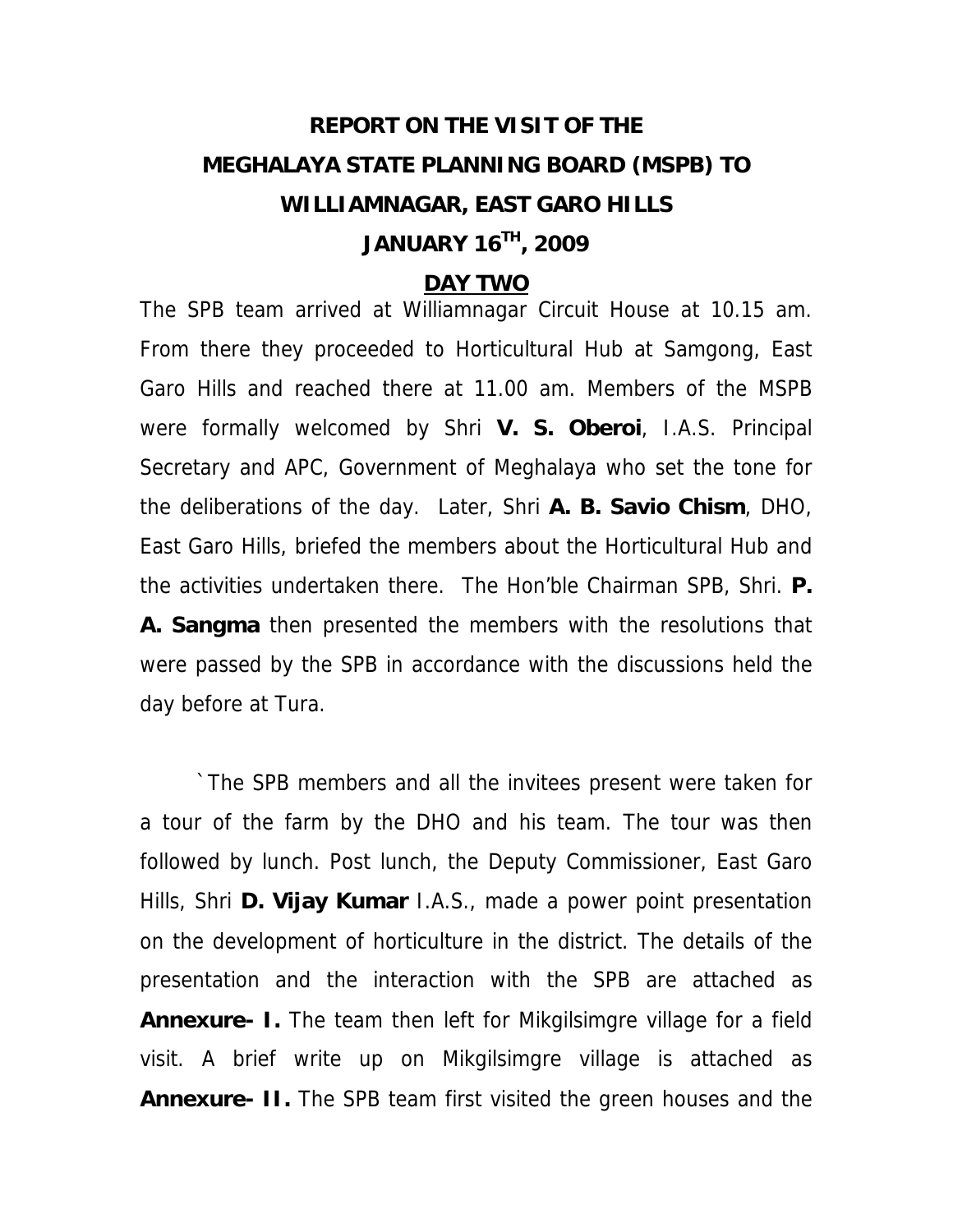straw berry and vegetable fields in the village. This was followed by a meeting with the villagers. The meeting was chaired by the MLA of Williamnagar, Shri **Marcuise N. Marak**, Parliamentary Secretary, Horticulture, Sports and Youth Affairs etc. Also present at the meeting were Shri **Nihim D. Shira**, Parliamentary Secretary, Taxation, Law etc., and Shri **Desang M.Sangma**, Parliamentary Secretary, Excise, Transport etc. The *Nokma* of the area and the self help group (SHG) leader of the village spoke and expressed their happiness at the visit of the members of the Meghalaya State Planning Board. The SHG leader narrated how SHG's were first formed in the village and how they progressed so rapidly in the last two years with the assistance of the Meghalaya Rural Development Society (MRDS), DHO and the district administration. A women member of the SHG also spoke and expressed her happiness at the visit of the MSPB. The Chairman, MSPB expressed his happiness and congratulated the villagers for their combined efforts. He also noted that the visit was a learning experience for the SPB. All the other members also expressed their appreciation at the impressive work being undertaken at the village and wished the villagers success in their future endeavours. After this meeting, the SPB team left for Tura.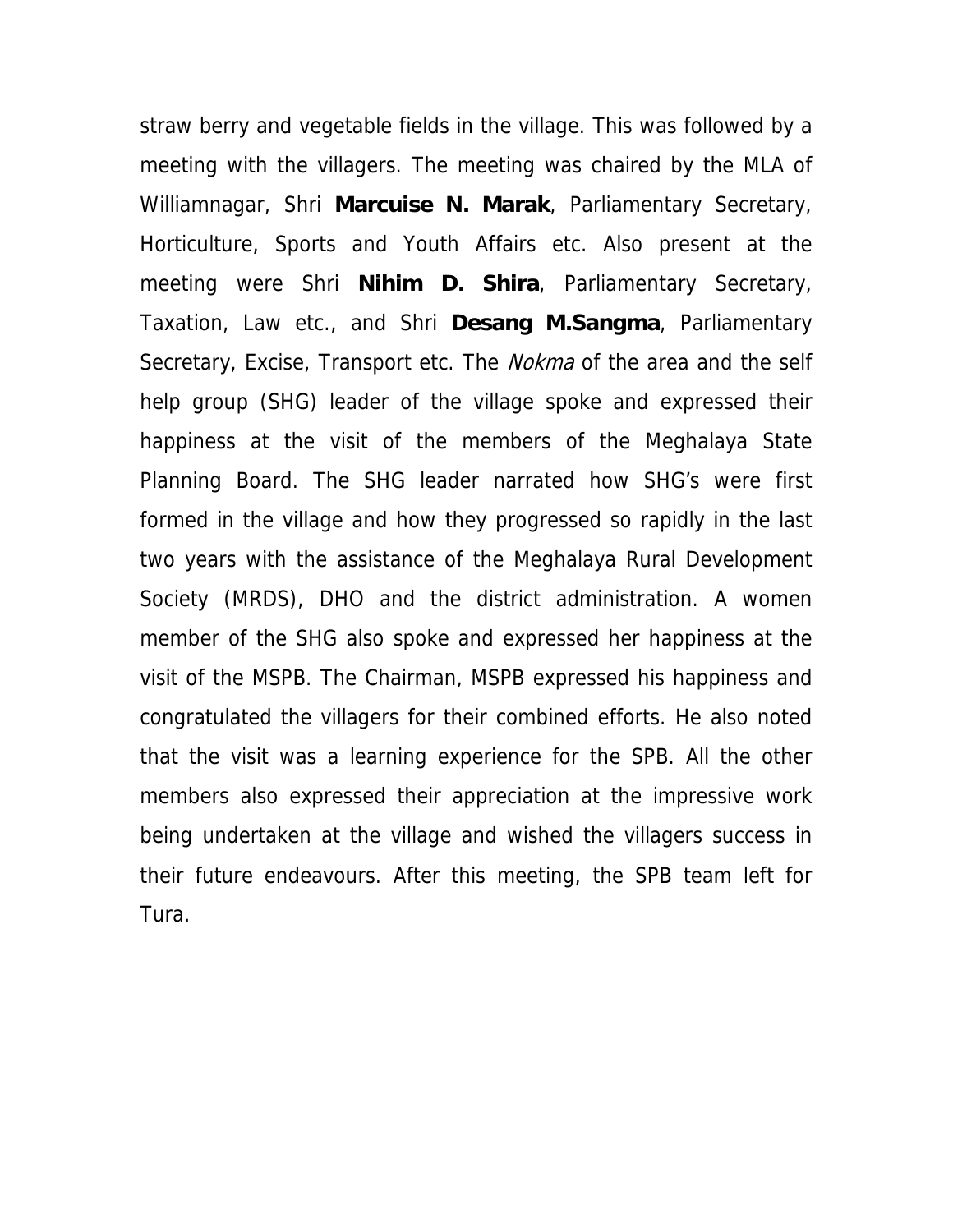### ANNEXURE- I

### **HORTICULTURE DEVELOPMENT IN EAST GARO HILLS**

Presentation by Shri **D. Vijay Kumar,** D.C., East Garo Hills Basic statistics of East Garo Hills District: Population: 2,47,500 (as per 2001 census) No of villages: 856 Total Area: 2,60,300 Ha Rainfall: 30,370 mm Area under Horticulture Crops: 13,742 Ha Total Cultivable Waste Land: 42,451 Ha Total Area under *Jhum* Cultivation: 6,000 Ha The strengths and weaknesses of promoting Horticulture in the District –

### **Strengths:**

- $\triangleright$  The district has diverse agro-climatic conditions suitable for growing fruits, vegetables, spices etc.
- ¾ There is large area of cultivable waste land on which Horticulture crops can be cultivated.
- $\triangleright$  East Garo Hills ranks first in the Meghalaya in banana and ginger production.
- $\triangleright$  New crops like anthurium, gerbera, leather leaf fern, red ginger, chrysanthemum, colored capsicum, cherry tomatoes are successful in the district.
- $\triangleright$  Technology is available in the district.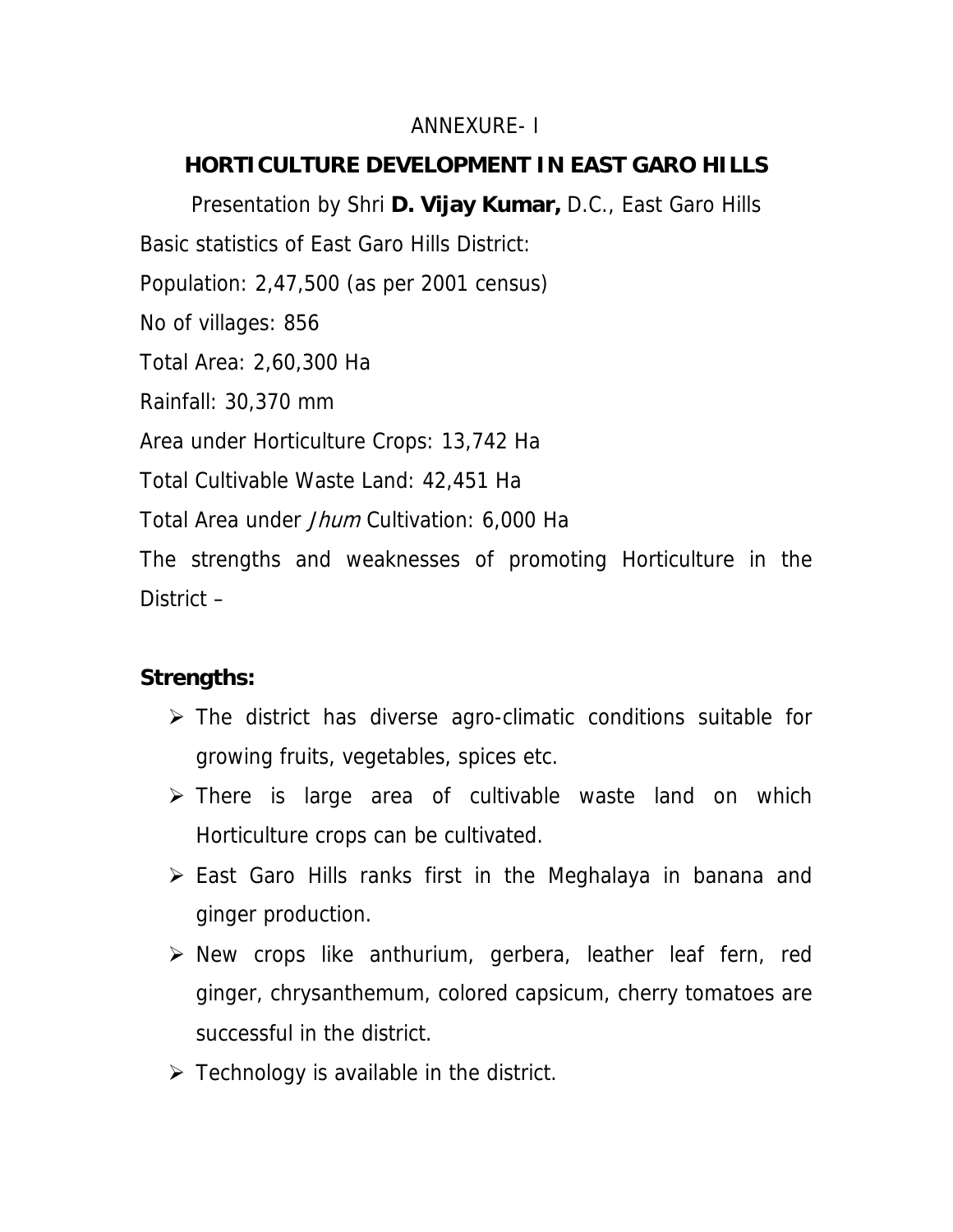- $\triangleright$  Traditional crops like cucurbits-pumpkin, ash gourd, sponge gourd, ridge gourd, bottle gourd, colocasia beans-long beans are grown.
- $\triangleright$  There are about 500 strong SHG's in the district promoted by the various NGO's. These SHG's are highly motivated and they can be easily trained to cultivate high value horticulture crops.

### **Weaknesses:**

- $\triangleright$  Inadequate supply of quality planting material is a major problem. Today, the planting material for most of the high value crops is being imported.
- ¾ Inadequate infrastructure for marketing, handling, and processing of agricultural produce.
- $\triangleright$  Poor infrastructure, road inaccessibility, lack of collection centres, godowns, pre-cooling/ cold rooms.
- $\triangleright$  Inadequate facilities for post harvest management-grading, washing, packing rooms at village and cluster village.
- $\triangleright$  Irregular power supply in the district.
- $\triangleright$  Increase in prices and non availability of plant protection chemicals and fertilizers.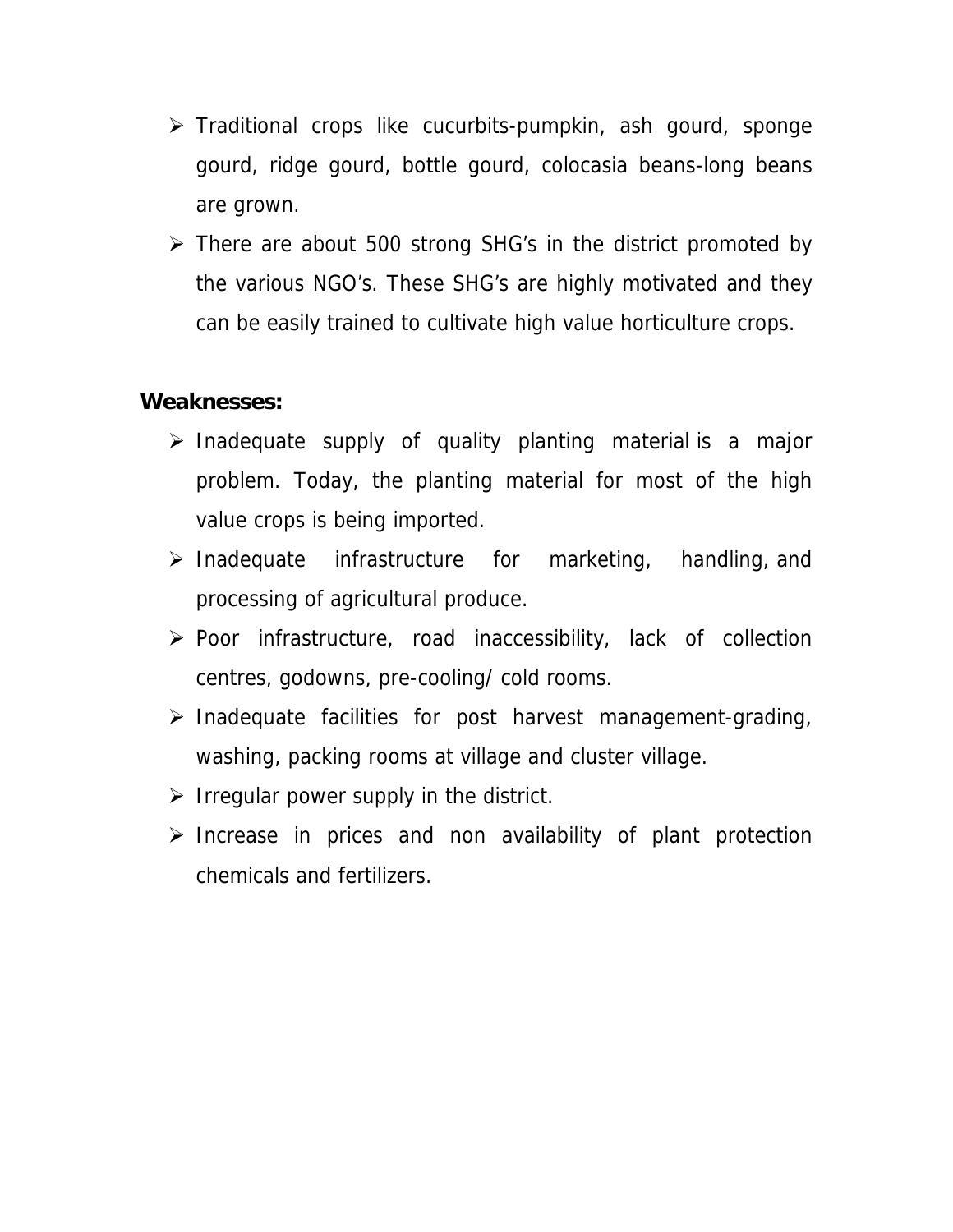### **Area Expansion under Technology Mission (TM ):**

The maximum impact of the TM in terms of increased production and improving the economic status of the farmers was seen in short duration vegetables and high value floriculture crops. The strategy that was adopted for promoting these crops was that in APL House Holds (HH) individual beneficiaries were selected and amongst BPL House Holds, Self Help Groups (SHG) were selected. The selected beneficiaries were trained and subsidy was given under the TM.

### **Case Study of Mikgilsimgre Village, East Garo Hills:**

The detailed write up on Mikgilsimre village is in Annexure- II. The development process in the village in the last two years can be divided into two phases - Phase I was mobilisation of the village community undertaken by MRDS and Phase II was linking up with departments. Departments provide capacity building and financial assistance to diversify economic activities in the village and finally to improve the economic condition of the people.

### **Model of Development:**

From the experience in Mikgilsimgre and other villages where horticultural crops are being successfully cultivated by the poorest of the poor, the following model of horticulture development and poverty alleviation emerges. This is not a pre-conceived model on the basis of which interventions were made but a model which has emerged from experience.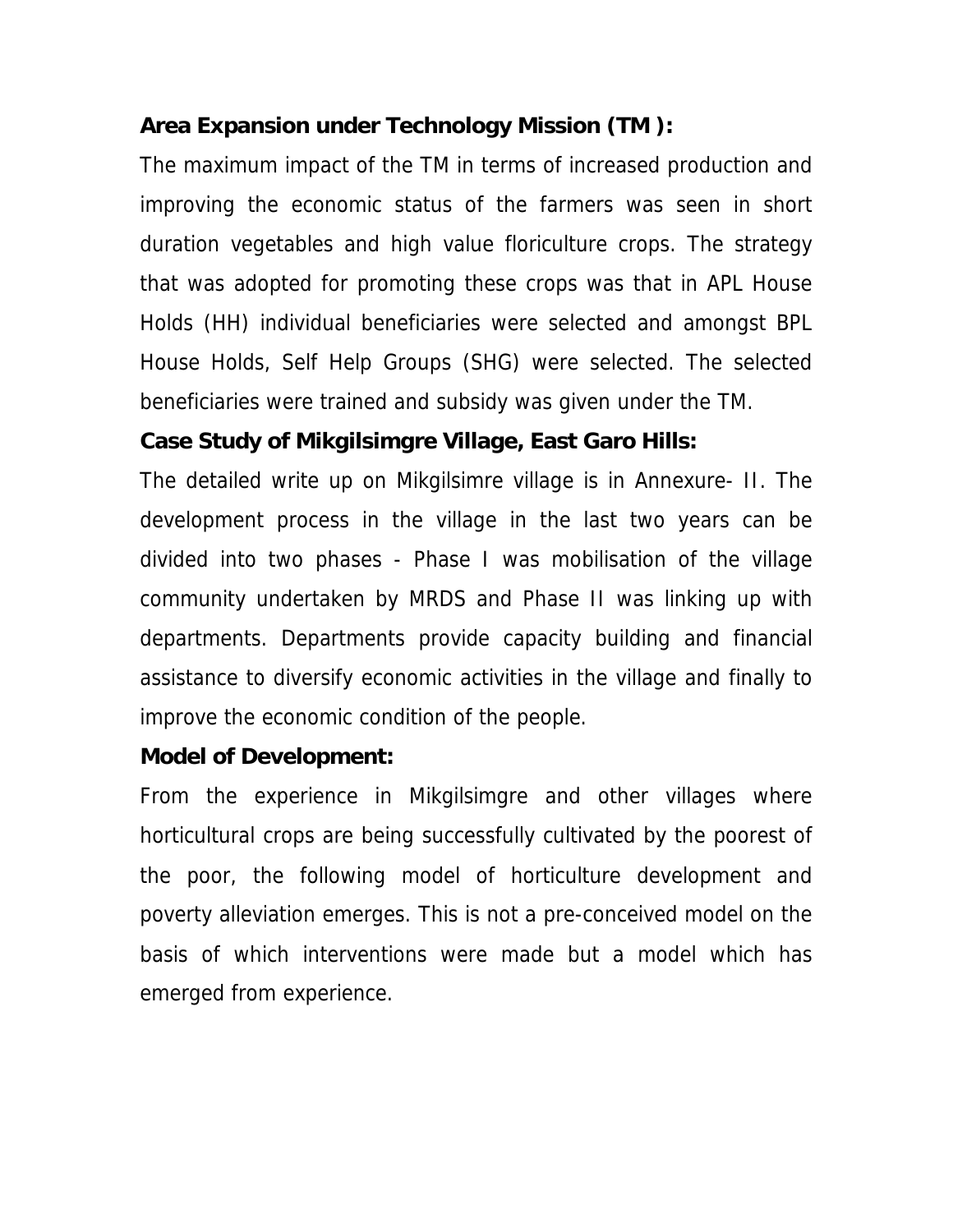

## There are 500 strong well mobilised SHG's in the district which can be trained easily to take up horticulture crops on a large scale. The technology to cultivate these crops and to achieve international production standards is now available with the Horticulture department. The money to finance the area expansion will come from TM, National Rural Employment Guarantee Scheme (NREGS), Swarnajayanti Gram Swarozgar Yojana (SGSY) and others such schemes. Convergence of TM and NREGS can easily be achieved to bring more area under cultivation. Land development can be done under NREGS and purchase of seeds and other inputs can be done from the TM. Large scale plantation of other crops like orange can also be done by converging NREGS and TM.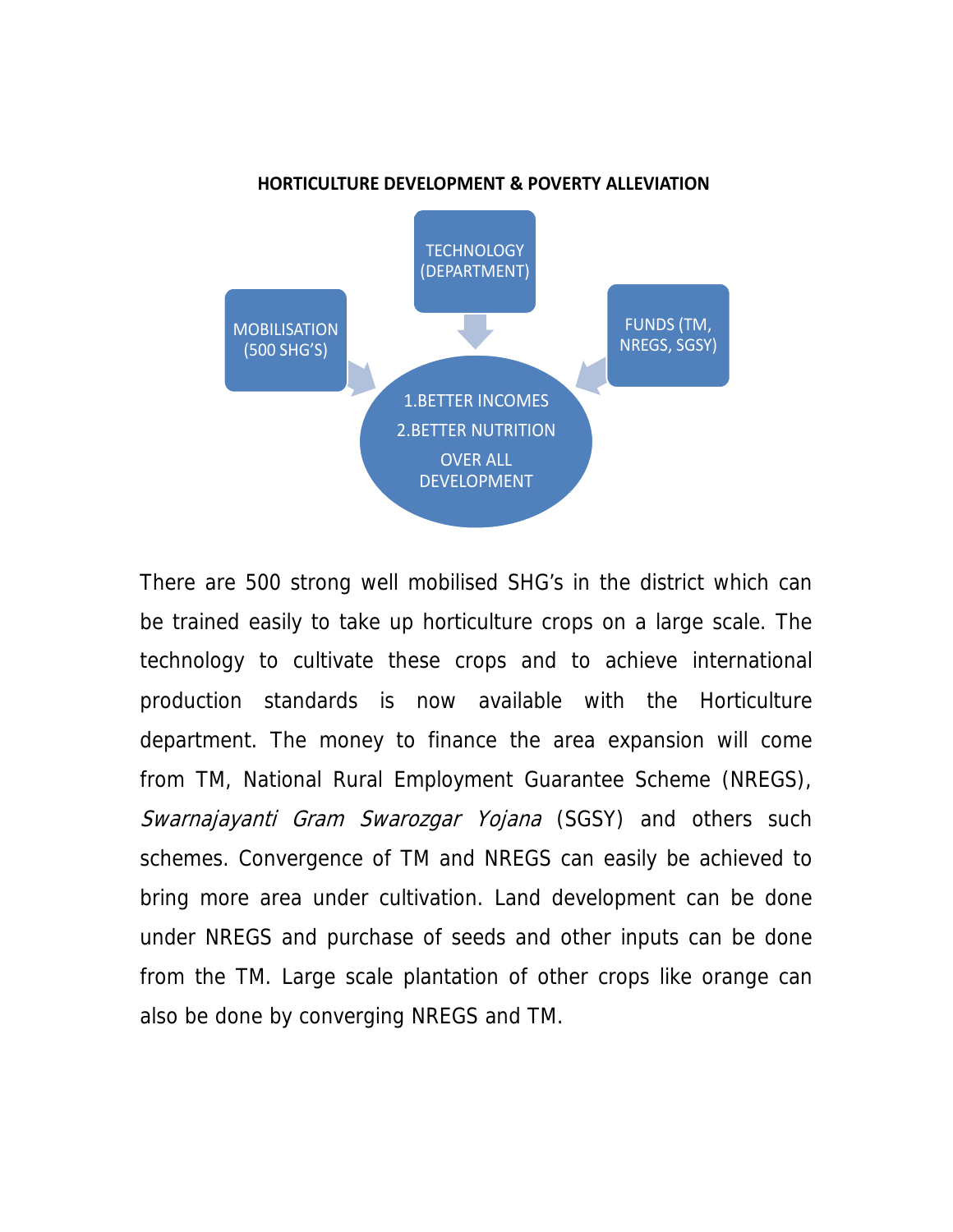### **The Bigger Picture of Vegetable Cultivation and Floriculture in the District:**

As already mentioned, vegetable cultivation and floriculture have been highly successful in the district in providing better incomes to the people. However, the successes are seen in only about 5% of the villages where the above model was tried. There are a large number of villages where interventions are yet to be done. The challenge today for the administration is how to replicate the success achieved in villages like Mikgilsimgre in other villages. Two examples of vegetable and anthurium cultivation may be taken to look at the bigger picture and the challenges that lay ahead for the district.

### **Vegetable Cultivation:**

The total area under vegetable cultivation in the district is 2,600 Ha and the production is 24,000 MT. The production is able to meet only 50% of the demand in the district. The other 50% of the vegetables come from Assam. The target is to become self sufficient in vegetables. The economics of vegetable cultivation are as follows:

| Investment for vegetables | Rs. 26,000 (for seeds and other material) $+$ Labour |  |  |  |  |
|---------------------------|------------------------------------------------------|--|--|--|--|
| in 1 Ha                   | (Presently, the money is being provided to           |  |  |  |  |
|                           | beneficiaries under the TM. More beneficiaries will  |  |  |  |  |
|                           | be provided assistance under SGSY and NREGS)         |  |  |  |  |
| Annual production         | 8 MT                                                 |  |  |  |  |
| Expected income           | Rs. 80,000                                           |  |  |  |  |
| Marketing and sale        | Since there is huge demand for local vegetables in   |  |  |  |  |
|                           | all the markets in the district, vegetable clusters  |  |  |  |  |
|                           | can be developed in villages near markets thus       |  |  |  |  |
|                           |                                                      |  |  |  |  |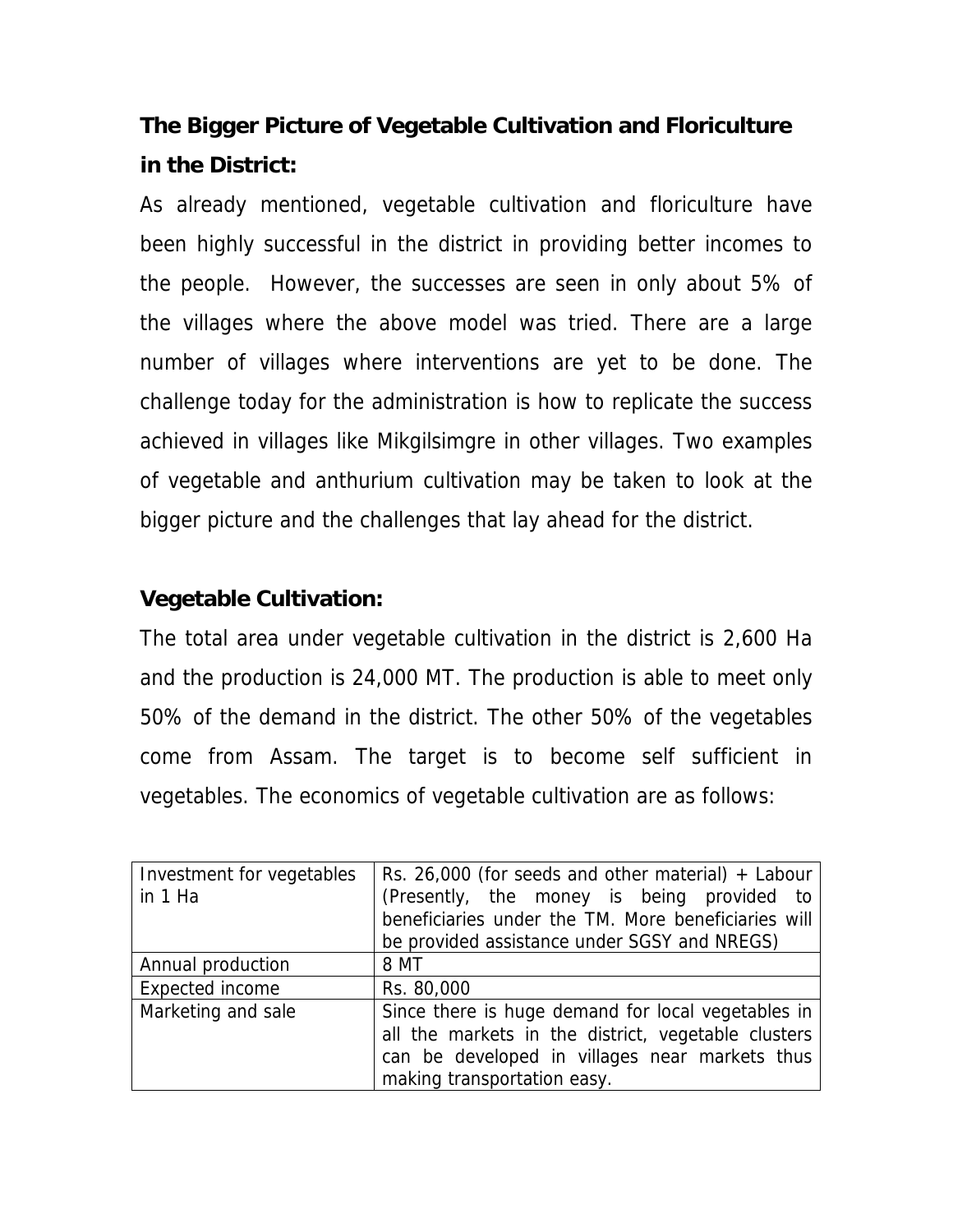Vegetable Cultivation is ideal to provide quicker incomes to the people as it is of short duration. This will have positive impact on the nutritional status of the people in general and children in particular.

### **Anthurium Cultivation:**

Anthurium is being successfully grown in the district. It is a high value crop which has to be grown in poly houses in controlled conditions. The status of anthurium cultivation in the district and the issues to be addressed are highlighted in the chart. The vision is to capitalize on the strengths in horticulture and to increase the production and productivities which will enable people to earn better incomes and better standards of living.

| Total area under<br>anthurium   | 2.26 Ha                                                                                                                                                                                                                                                                                                                |  |  |
|---------------------------------|------------------------------------------------------------------------------------------------------------------------------------------------------------------------------------------------------------------------------------------------------------------------------------------------------------------------|--|--|
| Total production in 2008        | 2,00,000 stems.                                                                                                                                                                                                                                                                                                        |  |  |
| Marketing                       | The entire marketing is being done through Zopar<br>Private Limited, a company based in Bangalore. The<br>farm gate price of each stem is Rs. 10 (Average).<br>Zopar is also providing technical assistance in<br>fabrication of green houses, training and post<br>harvest management.                                |  |  |
| Post<br>harvest  <br>management | Presently, grading and packing is done only at the<br>horti hub, Samgong. Villagers bring the stems to<br>Samgong.                                                                                                                                                                                                     |  |  |
| <b>Strengths</b>                | 1. Anthurium of the district is in great demand in<br>the international markets like Japan due to long<br>stems and big size of the flowers. Hence there is a<br>need to increase the area under anthurium to meet<br>the increasing demand.<br>2. The IRR of anthurium is 46% and the plant has a<br>life of 8 years. |  |  |
| Issues to be addressed          | 1. Anthurium is a high investment crop. The initial<br>investment for one unit of anthurium green house                                                                                                                                                                                                                |  |  |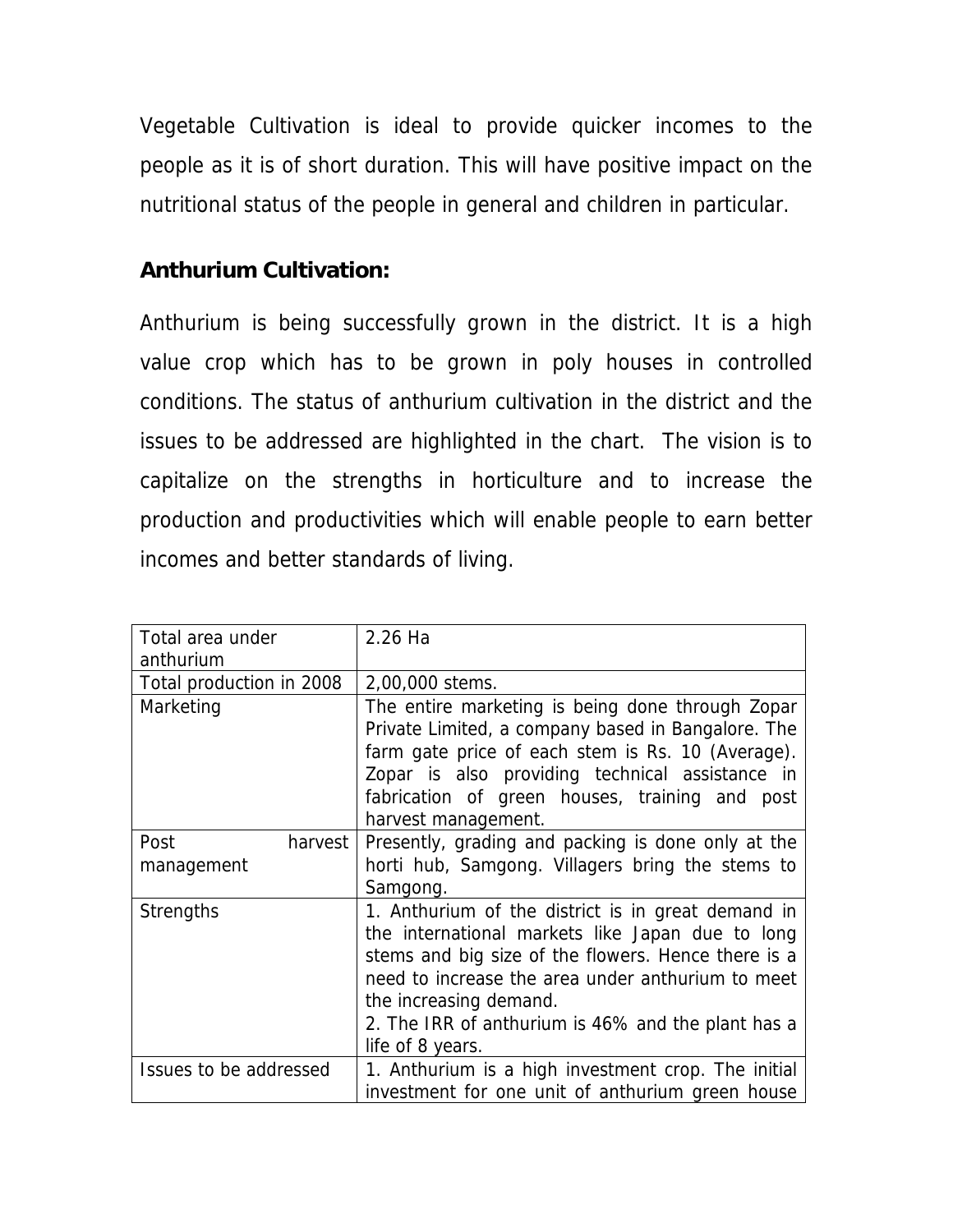| of 150 sq m is Rs. 4,50,000. The people of the area |
|-----------------------------------------------------|
| cannot make such huge investments. The              |
| alternative is private investment for which         |
| modalities have to be worked out at the             |
| government level.                                   |
| 2. Post harvest management has to<br>be             |
| strengthened and cold chains have to be put in      |
| place.                                              |
| 3. Other companies should also be involved in       |
| marketing to create competition for Zopar and to    |
| fetch better prices to the farmers.                 |

### ANNEXURE- II

# **A WRITE UP ON MIKGILSIMGRE VILLAGE,**

### **EAST GARO HILLS DISTRICT**

Mikgilsimgre is a small village in East Garo hills district, situated at a distance of about 12 Kms. from the district headquarters, Williamnagar. There are 21 households (HH) in the village and the main occupation of the people is the traditional *jhum* cultivation in addition to livestock rearing and working as daily wage labourers. The main crops are paddy, ginger, pumpkin, chilli, long beans and yam cultivated in the *jhum* fields. The general economic condition is very poor as a result of lower productivity and lack of other livelihood opportunities.

| Population | Male | $\sim$ $\sim$ $\sim$ $\sim$<br>паю<br>◡ |
|------------|------|-----------------------------------------|
| 135        | 69   | oo                                      |

**Meghalaya Rural Development Society (MRDS)** which is implementing the 'Livelihoods Improvements Project in the Himalayas' entered the village in September, 2005 and started mobilising people to form Self Help Groups (SHG's). Two groups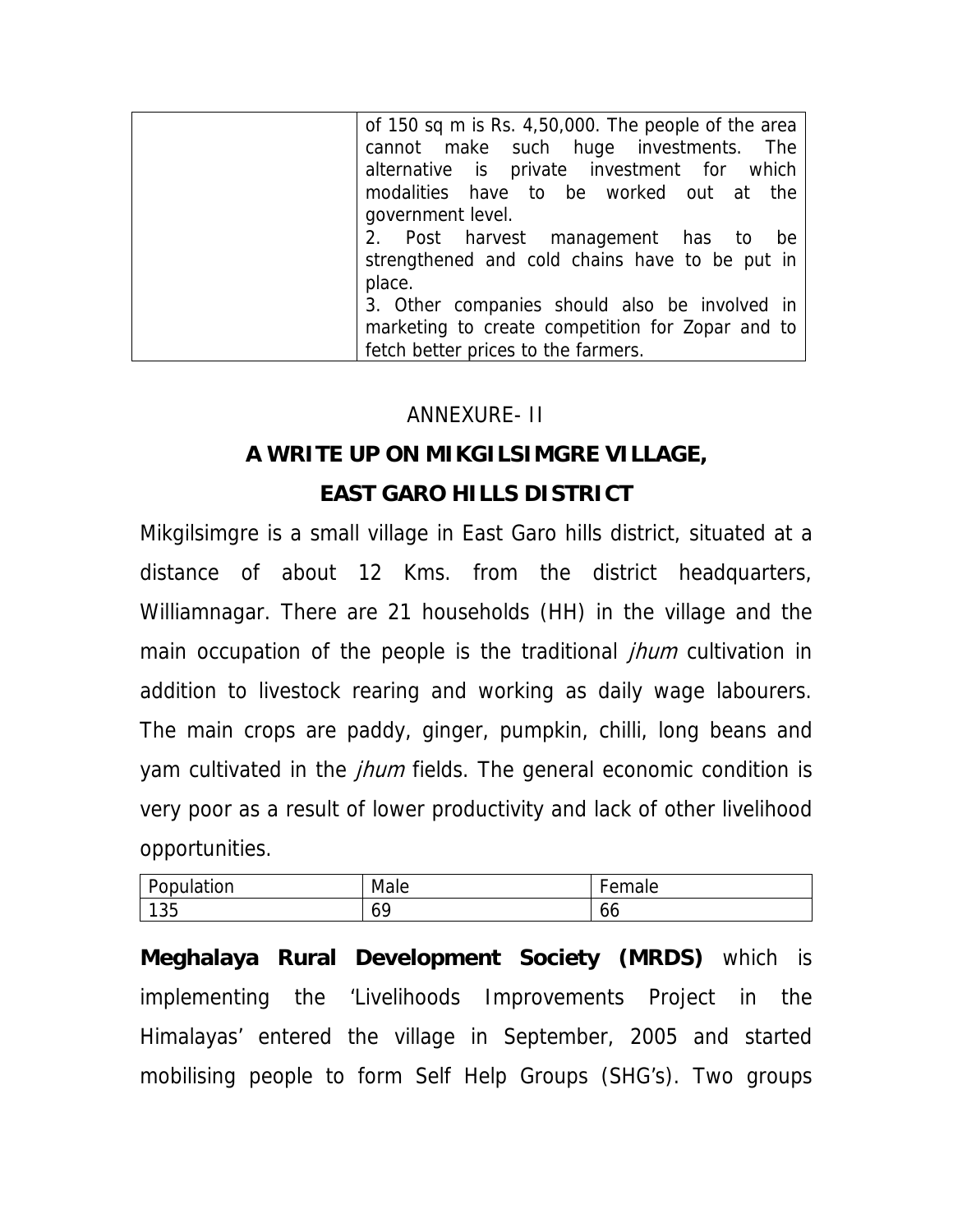formed under SGSY in the past were non- functional. After a great deal of motivation and many sessions of interactions two women SHG's were formed and they started saving and inter-lending. A small amount of money was given to each group with which they started cultivation of seasonal vegetables like cabbage, cauliflower, tomato, long beans. Part of the harvested vegetables was consumed and the surplus was sold in the market. The income earned was deposited in the group account. This earning and the whole idea of doing things together as a group motivated the people to upscale. Seeing the success of the two women's groups, two more men's groups were formed. Now the next step of linking up the groups with the Line Departments was done.

The **Horticulture Department** and **MRDS** joined hands to upscale the vegetable cultivation. Land development was taken up and about 3.5 hectares of land was made fit for cultivation. In 2007- 08, one hectare was brought under vegetable cultivation where the villagers cultivated cabbage, broccoli, tomato, potato, lady finger, brinjal and chilli. About 8,000 kgs of vegetable have been produced and sold in the nearby markets bringing an income of Rs. 40,000 to the SHG's. Encouraged by the response of the villagers, the Horticulture department took up strawberry cultivation in 1 Hectare of land. The villagers harvested 500 kgs. of strawberry within a period of five months and earned Rs.1,05,000. Additional infrastructure in the form of green houses for the cultivation of gerbera (1000 sq m) and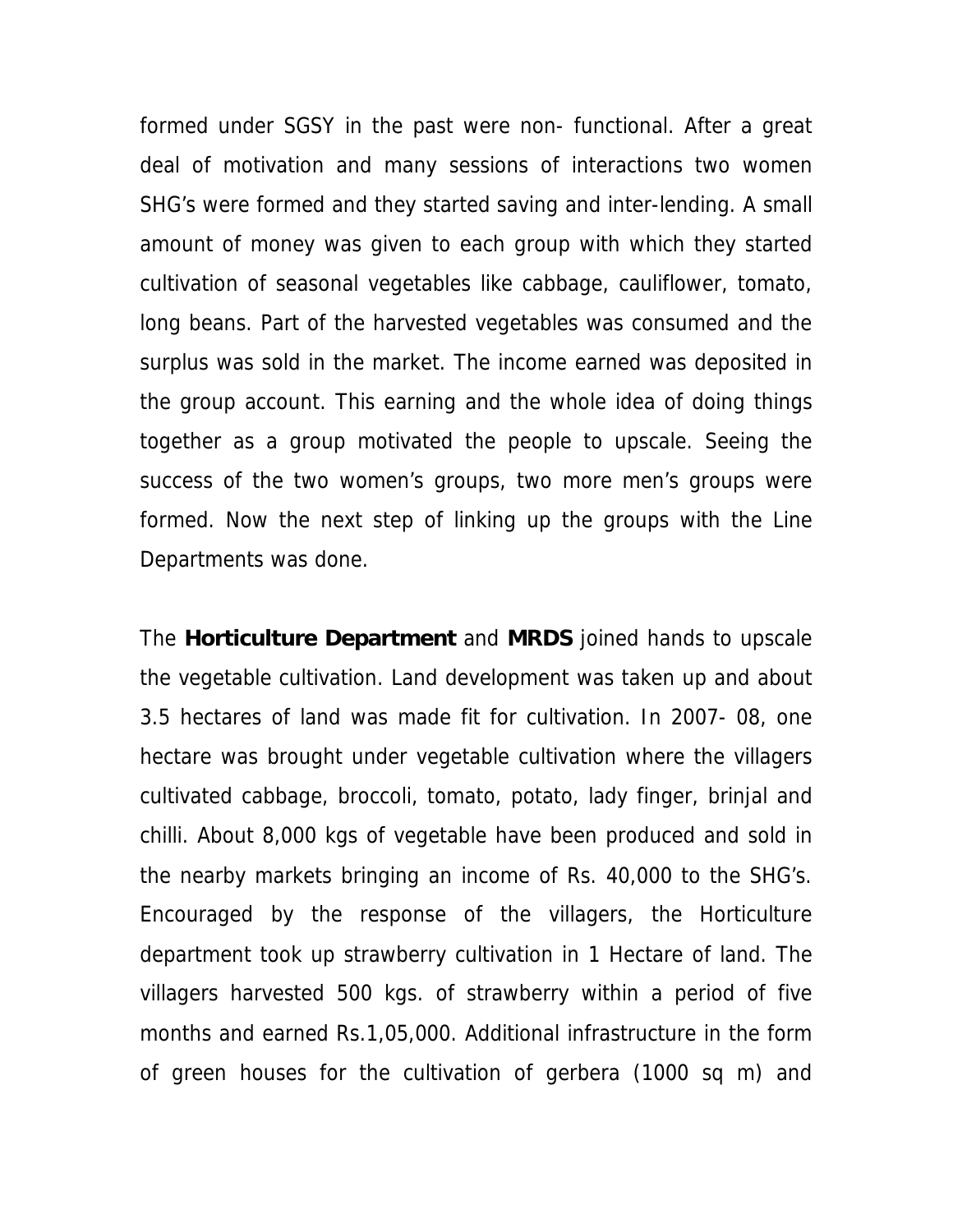tomato (2 Nos. of 500 sq m), a farm handling unit, two vermicompost units and a water tank were provided by the department. Strawberry is again being planted this year and gerbera and tomato are about to be harvested. All these have improved the economic condition of the villagers beyond imagination. The average income per household before these interventions and after is an indicator to the success of the approach followed.

| Average income per HH |                  |  |  |  |
|-----------------------|------------------|--|--|--|
| In October, 2005      | In January, 2009 |  |  |  |
| Rs.14,400             | Rs.36,000        |  |  |  |

The list of SHG and their financial status as on 01.01.2009 is given below.

| SI.          | Name of SHG               | Amount in | Internal    | Total    |
|--------------|---------------------------|-----------|-------------|----------|
| No           |                           | bank      | loan        | corpus   |
|              |                           |           | outstanding |          |
| $\mathbf{1}$ | Mikgilsimgre Men SHG-1    | 82338     | 10500       | 92838    |
| 2            | Mikgilsimgre Women SHG-I  | 58674     | 8500        | 67174    |
| 3            | Mikgilsimgre Men SHG-II   | 25360     |             | 25360    |
| 4            | Mikgilsimgre Women SHG-II | 17608     | 3300        | 20908    |
|              | Total                     | 1,83,980  | 22,300      | 2,06,280 |

### **Other Interventions**:

¾ Soil and Water Conservation Department brought 22 Hectares under Jatropha cultivation, constructed two water conservation structures, a 1.2 km motorable road (by jeeps) and a three hectare arecanut plantation under IWDP.